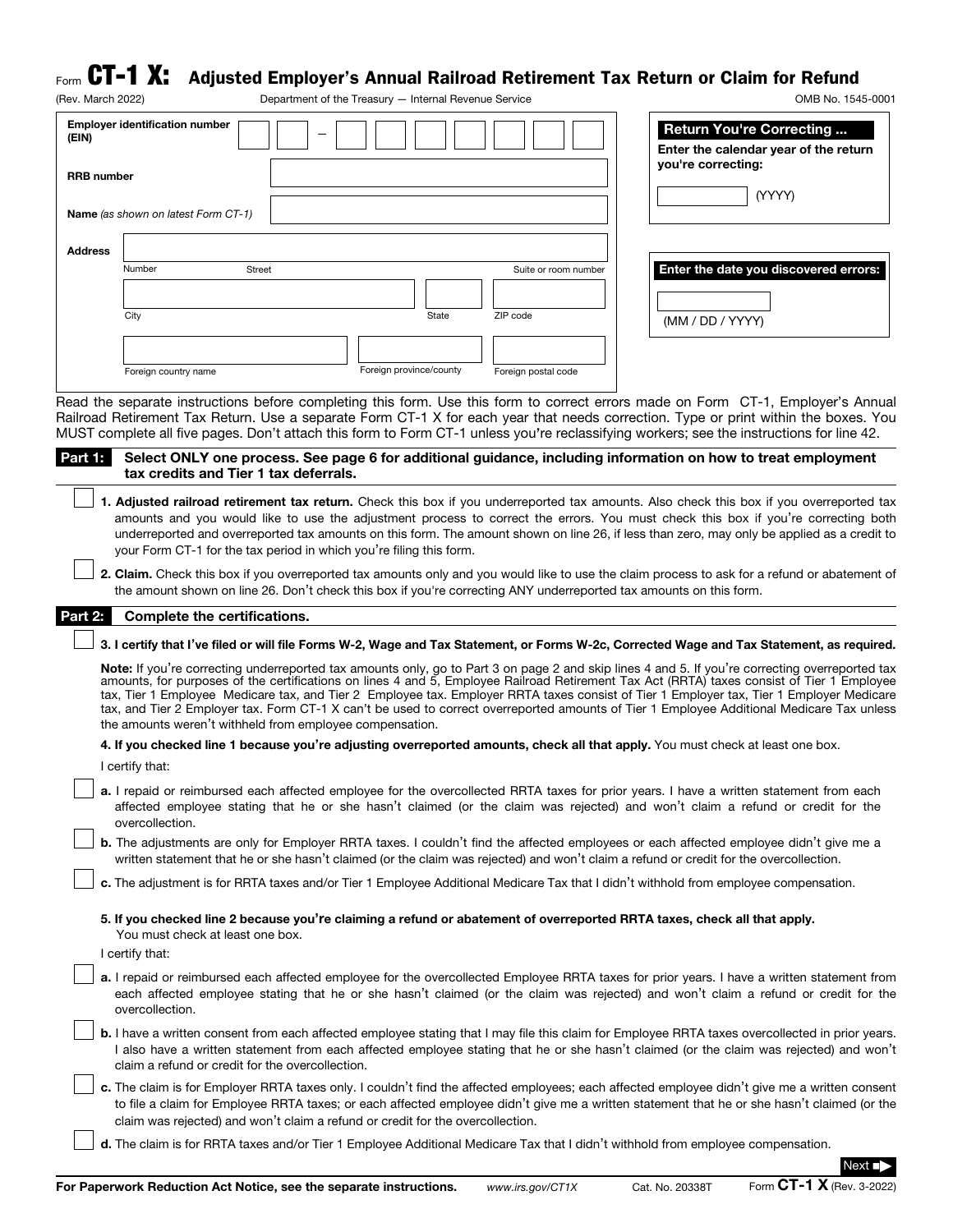| Name    |                                                                                                                                            |                                                                     |                                                                   |                                             |           | Employer identification number (EIN)                                                            |                     | Correcting Calendar Year (YYYY)   |
|---------|--------------------------------------------------------------------------------------------------------------------------------------------|---------------------------------------------------------------------|-------------------------------------------------------------------|---------------------------------------------|-----------|-------------------------------------------------------------------------------------------------|---------------------|-----------------------------------|
| Part 3: | Enter the corrections for the calendar year you're correcting. If any line doesn't apply, leave it blank.                                  |                                                                     |                                                                   |                                             |           |                                                                                                 |                     |                                   |
|         |                                                                                                                                            | Column 1<br><b>Total corrected</b><br>amount (for ALL<br>employees) | <b>Amount originally</b><br>reported or as<br>(for ALL employees) | Column <sub>2</sub><br>previously corrected | $=$       | Column 3<br><b>Difference</b><br>(If this amount is a<br>negative number,<br>use a minus sign.) |                     | Column 4<br><b>Tax correction</b> |
| 6.      | Tier 1 Employer Tax-<br>Compensation<br>(Form CT-1, line 1)                                                                                |                                                                     |                                                                   |                                             | $=$       |                                                                                                 | $\times$ 0.062 =    |                                   |
| 7.      | Tier 1 Employer Medicare Tax-<br>Compensation<br>(Form CT-1, line 2)                                                                       |                                                                     |                                                                   |                                             | $\quad =$ |                                                                                                 | $\times$ 0.0145 =   |                                   |
| 8.      | Tier 2 Employer Tax-<br>Compensation<br>(Form CT-1, line 3)                                                                                |                                                                     |                                                                   |                                             | $=$       |                                                                                                 | See<br>instructions |                                   |
| 9.      | Tier 1 Employee Tax-<br>Compensation<br>(Form CT-1, line 4)                                                                                |                                                                     |                                                                   |                                             | $=$       |                                                                                                 | $\times$ 0.062 =    |                                   |
| 10.     | Tier 1 Employee Medicare Tax-<br><b>Compensation</b><br>(Form CT-1, line 5)                                                                |                                                                     |                                                                   |                                             | $=$       |                                                                                                 | $\times$ 0.0145 =   |                                   |
| 11.     | <b>Tier 1 Employee Additional</b><br>Medicare Tax-Compensation<br>(other than sick pay) (Form CT-1,<br>line 6)                             |                                                                     |                                                                   |                                             | $=$       |                                                                                                 | $\times$ 0.009* =   |                                   |
|         |                                                                                                                                            |                                                                     |                                                                   |                                             |           | *Certain compensation reported in Column 3 shouldn't be multiplied by 0.009. See instructions.  |                     |                                   |
| 12.     | Tier 2 Employee Tax-<br><b>Compensation</b> (Form CT-1, line 7)                                                                            |                                                                     |                                                                   |                                             | $=$       |                                                                                                 | See<br>instructions |                                   |
| 13.     | Tier 1 Employer Tax-Sick Pay<br>(Form CT-1, line 8)                                                                                        |                                                                     |                                                                   |                                             | $=$       |                                                                                                 | $\times$ 0.062 =    |                                   |
| 14.     | Tier 1 Employer Medicare Tax-<br>Sick Pay (Form CT-1, line 9)                                                                              |                                                                     |                                                                   |                                             | $=$       |                                                                                                 | $\times$ 0.0145 =   |                                   |
| 15.     | Tier 1 Employee Tax-Sick Pay<br>(Form CT-1, line 10)                                                                                       |                                                                     |                                                                   |                                             | $=$       |                                                                                                 | $\times 0.062 =$    |                                   |
| 16.     | Tier 1 Employee Medicare Tax-<br>Sick Pay (Form CT-1, line 11)                                                                             |                                                                     |                                                                   |                                             | $=$       |                                                                                                 | $\times$ 0.0145 =   |                                   |
| 17.     | <b>Tier 1 Employee Additional</b><br>Medicare Tax-Sick Pay (Form<br>CT-1. line 12)                                                         |                                                                     |                                                                   |                                             | $=$       | Certain compensation reported in Column 3 shouldn't be multiplied by 0.009. See instructions.   | $\times$ 0.009* =   |                                   |
| 18.     | <b>Tax Adjustments</b> (Form CT-1, line<br>14)                                                                                             |                                                                     |                                                                   |                                             | $=$       |                                                                                                 | See<br>instructions |                                   |
| 19.     | Nonrefundable portion of credit for<br>qualified sick and family leave<br>compensation for leave taken before                              |                                                                     |                                                                   |                                             | $=$       |                                                                                                 | See                 |                                   |
| 20a.    | April 1, 2021 (Form CT-1, line 16)<br>Nonrefundable portion of<br>employee retention credit (Form                                          |                                                                     |                                                                   |                                             |           |                                                                                                 | instructions        |                                   |
|         | CT-1, line 17a (line 17 for calendar<br>year 2020))                                                                                        |                                                                     |                                                                   |                                             | $=$       |                                                                                                 | See<br>instructions |                                   |
| 20b.    | Nonrefundable portion of credit<br>for qualified sick and family leave<br>compensation for leave taken<br>after March 31, 2021 (Form CT-1, |                                                                     |                                                                   |                                             | $=$       |                                                                                                 | See<br>instructions |                                   |
| 20c.    | line 17b)<br>Nonrefundable portion of COBRA                                                                                                |                                                                     |                                                                   |                                             |           |                                                                                                 |                     |                                   |
|         | premium assistance credit (Form<br>CT-1, line 17c)                                                                                         |                                                                     |                                                                   |                                             | $=$       |                                                                                                 | See<br>instructions |                                   |
| 20d.    | Number of individuals provided<br><b>COBRA premium assistance</b><br>(Form CT-1, line 17d)                                                 |                                                                     |                                                                   |                                             | $=$       |                                                                                                 |                     |                                   |
| 21.     | Subtotal. Combine the amounts on lines 6 through 20c of Column 4                                                                           |                                                                     |                                                                   |                                             |           |                                                                                                 |                     |                                   |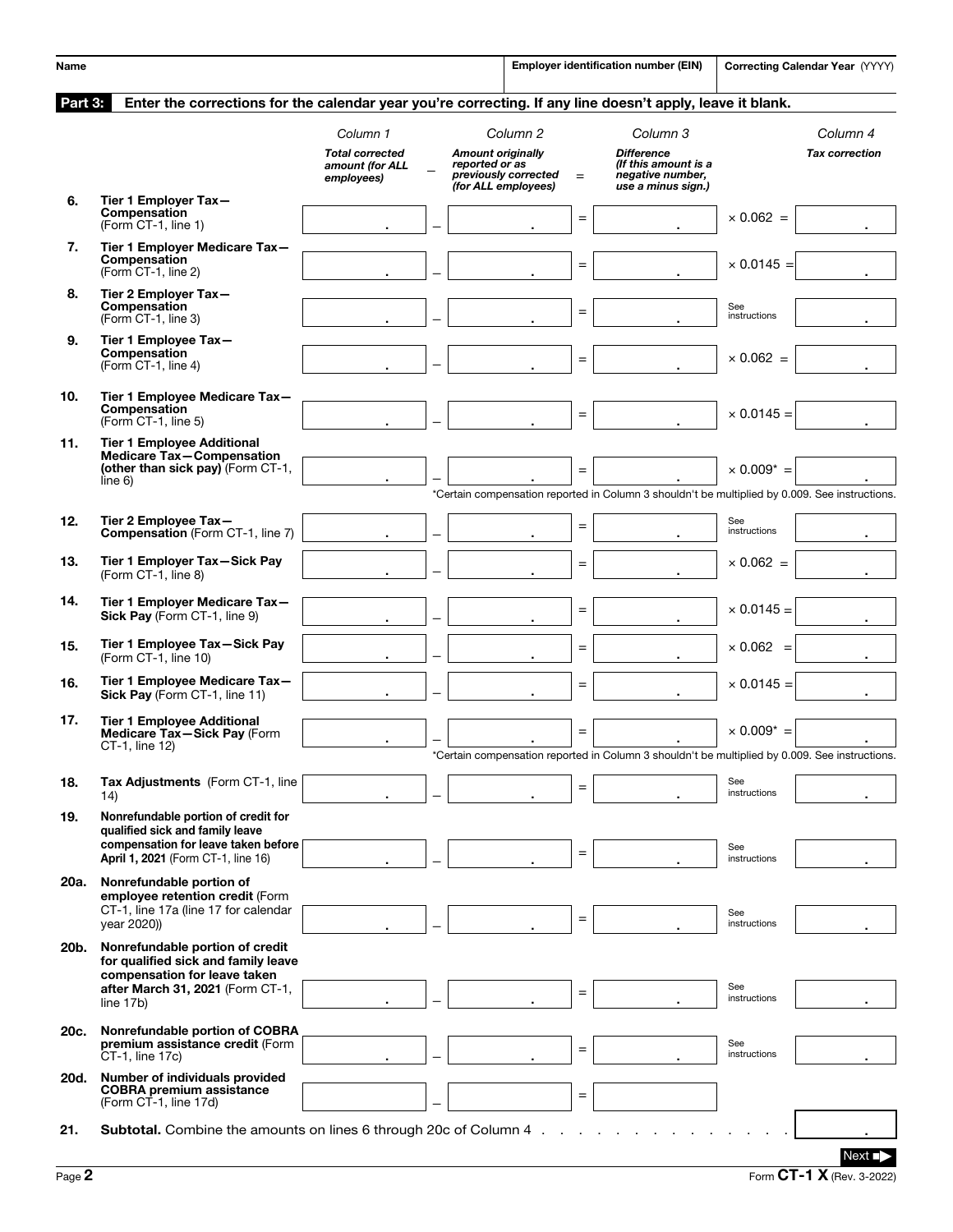| Name     |                                                                                                                                                                                                                                                                                                                                                                                                                                                                                                                                       |                                                                     |  |                                                                                           |          |     | <b>Employer identification number (EIN)</b>                                                     |                     | Correcting Calendar Year (YYYY)                           |
|----------|---------------------------------------------------------------------------------------------------------------------------------------------------------------------------------------------------------------------------------------------------------------------------------------------------------------------------------------------------------------------------------------------------------------------------------------------------------------------------------------------------------------------------------------|---------------------------------------------------------------------|--|-------------------------------------------------------------------------------------------|----------|-----|-------------------------------------------------------------------------------------------------|---------------------|-----------------------------------------------------------|
| Part 3:  | Enter the corrections for the calendar year you're correcting. If any line doesn't apply, leave it blank. (continued)                                                                                                                                                                                                                                                                                                                                                                                                                 |                                                                     |  |                                                                                           |          |     |                                                                                                 |                     |                                                           |
|          |                                                                                                                                                                                                                                                                                                                                                                                                                                                                                                                                       | Column 1<br><b>Total corrected</b><br>amount (for ALL<br>employees) |  | <b>Amount originally</b><br>reported or as<br>previously corrected<br>(for ALL employees) | Column 2 | $=$ | Column 3<br><b>Difference</b><br>(If this amount is a<br>negative number,<br>use a minus sign.) |                     | Column 4<br><b>Tax correction</b>                         |
| 22.      | Deferred amount of the Tier 1<br>Employer Tax* (Form CT-1, line 21)                                                                                                                                                                                                                                                                                                                                                                                                                                                                   |                                                                     |  |                                                                                           |          | $=$ |                                                                                                 | See<br>instructions | *Line 22 can only be used if correcting a 2020 Form CT-1. |
| 23.      | Deferred amount of the Tier 1<br>Employee Tax* (Form CT-1, line 22)                                                                                                                                                                                                                                                                                                                                                                                                                                                                   |                                                                     |  |                                                                                           |          | $=$ |                                                                                                 | See<br>instructions | *Line 23 can only be used if correcting a 2020 Form CT-1. |
| 24.      | Refundable portion of credit for<br>qualified sick and family leave<br>compensation for leave taken<br>before April 1, 2021 (Form CT-1,<br>line 23)                                                                                                                                                                                                                                                                                                                                                                                   |                                                                     |  |                                                                                           |          | $=$ |                                                                                                 | See<br>instructions |                                                           |
| 25a.     | Refundable portion of employee<br>retention credit (Form CT-1, line<br>24a (line 24 for calendar year 2020))                                                                                                                                                                                                                                                                                                                                                                                                                          |                                                                     |  |                                                                                           |          | $=$ |                                                                                                 | See<br>instructions |                                                           |
| 25b.     | Refundable portion of credit for<br>qualified sick and family leave<br>compensation for leave taken<br>after March 31, 2021 (Form CT-1,<br>line 24b)                                                                                                                                                                                                                                                                                                                                                                                  |                                                                     |  |                                                                                           |          | $=$ |                                                                                                 | See<br>instructions |                                                           |
| 25c.     | <b>Refundable portion of COBRA</b><br>premium assistance credit (Form<br>CT-1, line 24c)                                                                                                                                                                                                                                                                                                                                                                                                                                              |                                                                     |  |                                                                                           |          | $=$ |                                                                                                 | See<br>instructions |                                                           |
| 26.      | Total. Combine the amount on lines 21 through 25c of Column 4<br>If line 26 is less than zero:<br>• If you checked line 1, this is the amount you want applied as a credit to your Form CT-1 for the tax period in which you're<br>filing this form.<br>. If you checked line 2, this is the amount you want refunded or abated.<br>If line 26 is more than zero, this is the amount you owe. Pay this amount by the time you file this return. For information on<br>how to pay, see Amount you owe in the instructions for line 26. |                                                                     |  |                                                                                           |          |     |                                                                                                 |                     |                                                           |
| 27.      | <b>Qualified sick leave compensation</b><br>for leave taken before April 1, 2021<br>(Form CT-1, line 30)                                                                                                                                                                                                                                                                                                                                                                                                                              |                                                                     |  |                                                                                           |          | $=$ |                                                                                                 |                     |                                                           |
| 28.      | <b>Qualified health plan expenses</b><br>allocable to qualified sick leave<br>compensation for leave taken before<br>April 1, 2021 (Form CT-1, line 31)                                                                                                                                                                                                                                                                                                                                                                               |                                                                     |  |                                                                                           |          | $=$ |                                                                                                 |                     |                                                           |
| 29.      | <b>Qualified family leave compensation</b><br>for leave taken before April 1, 2021<br>(Form CT-1, line 32)                                                                                                                                                                                                                                                                                                                                                                                                                            |                                                                     |  |                                                                                           |          | $=$ |                                                                                                 |                     |                                                           |
| 30.      | <b>Qualified health plan expenses</b><br>allocable to qualified family leave<br>compensation for leave taken before<br>April 1, 2021 (Form CT-1, line 33)                                                                                                                                                                                                                                                                                                                                                                             |                                                                     |  |                                                                                           |          | $=$ |                                                                                                 |                     |                                                           |
| 31.      | <b>Qualified compensation for the</b><br>employee retention credit (Form<br>CT-1, line 34)                                                                                                                                                                                                                                                                                                                                                                                                                                            |                                                                     |  |                                                                                           |          | $=$ |                                                                                                 |                     |                                                           |
| 32.      | Qualified health plan expenses for<br>the employee retention credit<br>(Form CT-1, line 35)                                                                                                                                                                                                                                                                                                                                                                                                                                           |                                                                     |  |                                                                                           |          | $=$ |                                                                                                 |                     |                                                           |
| Page $3$ |                                                                                                                                                                                                                                                                                                                                                                                                                                                                                                                                       |                                                                     |  |                                                                                           |          |     |                                                                                                 |                     | Form CT-1 X (Rev. 3-2022)                                 |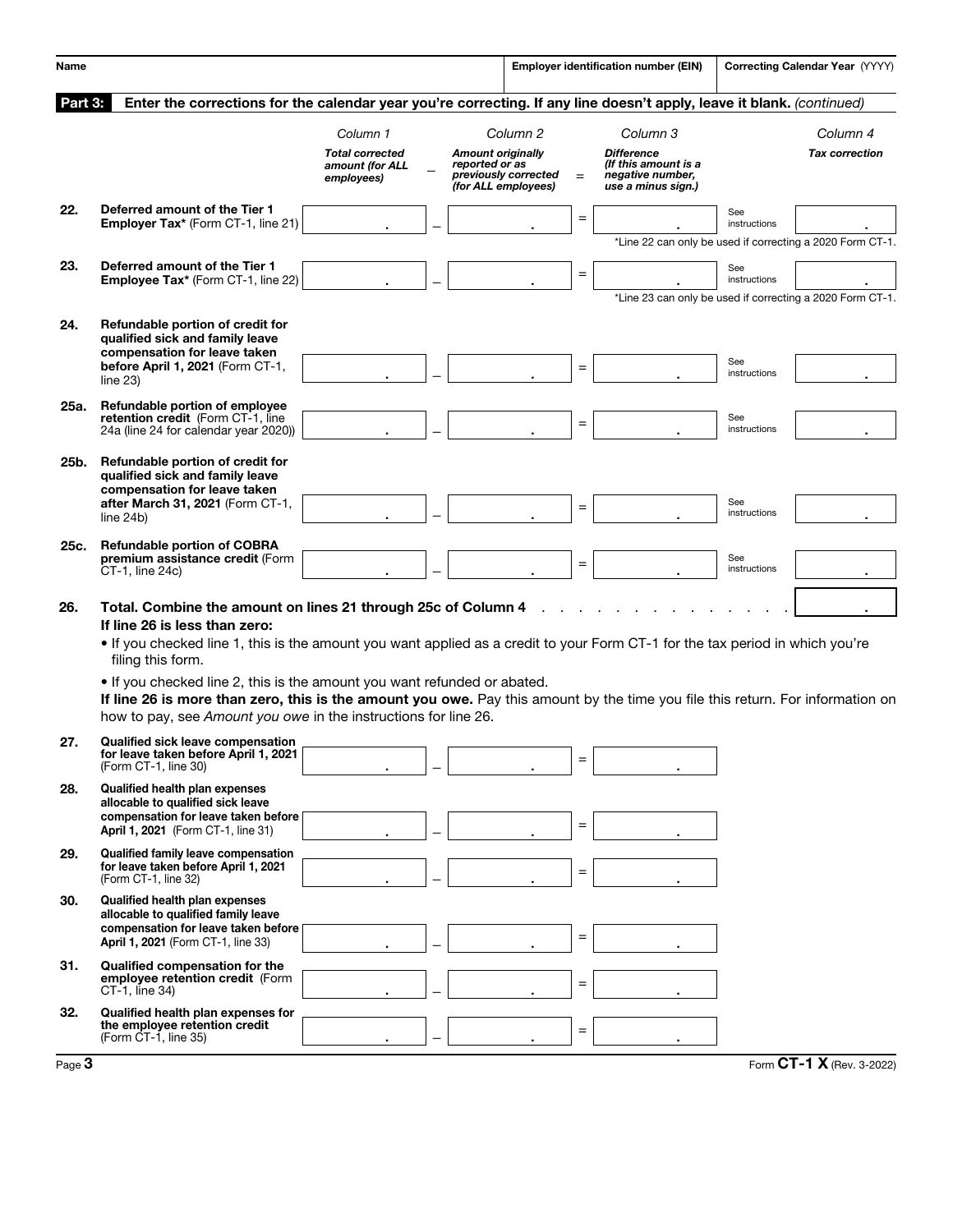| Name    |                                                                                                                                                                                                                                                                                                                                                            |                                                                     |                                                                   |                                  |     | <b>Employer identification number (EIN)</b>                                                     | Correcting Calendar Year (YYYY) |
|---------|------------------------------------------------------------------------------------------------------------------------------------------------------------------------------------------------------------------------------------------------------------------------------------------------------------------------------------------------------------|---------------------------------------------------------------------|-------------------------------------------------------------------|----------------------------------|-----|-------------------------------------------------------------------------------------------------|---------------------------------|
| Part 3: | Enter the corrections for the calendar year you're correcting. If any line doesn't apply, leave it blank. (continued)<br>Caution: Lines 33-40 don't apply to years beginning before January 1, 2021.                                                                                                                                                       |                                                                     |                                                                   |                                  |     |                                                                                                 |                                 |
|         |                                                                                                                                                                                                                                                                                                                                                            |                                                                     |                                                                   |                                  |     |                                                                                                 |                                 |
|         |                                                                                                                                                                                                                                                                                                                                                            | Column 1<br><b>Total corrected</b><br>amount (for ALL<br>employees) | <b>Amount originally</b><br>reported or as<br>(for ALL employees) | Column 2<br>previously corrected | $=$ | Column 3<br><b>Difference</b><br>(If this amount is a<br>negative number,<br>use a minus sign.) |                                 |
| 33.     | <b>Qualified sick leave compensation</b><br>for leave taken after March 31,<br>2021 (Form CT-1, line 36)                                                                                                                                                                                                                                                   |                                                                     |                                                                   |                                  | $=$ |                                                                                                 |                                 |
| 34.     | <b>Qualified health plan expenses</b><br>allocable to qualified sick leave<br>compensation for leave taken after<br>March 31, 2021 (Form CT-1, line 37)                                                                                                                                                                                                    |                                                                     |                                                                   |                                  | $=$ |                                                                                                 |                                 |
| 35.     | Amounts under certain collectively<br>bargained agreements allocable to<br>qualified sick leave compensation<br>for leave taken after March 31, 2021<br>(Form CT-1, line 38)                                                                                                                                                                               |                                                                     |                                                                   |                                  | $=$ |                                                                                                 |                                 |
| 36.     | <b>Qualified family leave compensation</b><br>for leave taken after March 31, 2021<br>(Form CT-1, line 39)                                                                                                                                                                                                                                                 |                                                                     |                                                                   |                                  | $=$ |                                                                                                 |                                 |
| 37.     | <b>Qualified health plan expenses</b><br>allocable to qualified family leave<br>compensation for leave taken after<br>March 31, 2021 (Form CT-1, line 40)                                                                                                                                                                                                  |                                                                     |                                                                   |                                  | $=$ |                                                                                                 |                                 |
| 38.     | Amounts under certain collectively<br>bargained agreements allocable to<br>qualified family leave compensation<br>for leave taken after March 31, 2021<br>(Form CT-1, line 41)                                                                                                                                                                             |                                                                     |                                                                   |                                  | $=$ |                                                                                                 |                                 |
| 39.     | If you're eligible for the employee<br>retention credit in the third<br>quarter of 2021 solely because<br>your business is a recovery<br>startup business, enter the total<br>of any amounts included on Form<br>CT-1, lines 17a and 24a (or, if<br>corrected, Form CT-1 X, lines 20a<br>and 25a), for the third quarter of<br>2021 (Form CT-1, line 42)   |                                                                     |                                                                   |                                  | $=$ |                                                                                                 |                                 |
| 40.     | If you're eligible for the employee<br>retention credit in the fourth<br>quarter of 2021 solely because<br>your business is a recovery<br>startup business, enter the total<br>of any amounts included on Form<br>CT-1, lines 17a and 24a (or, if<br>corrected, Form CT-1 X, lines 20a<br>and 25a), for the fourth quarter of<br>2021 (Form CT-1, line 43) |                                                                     |                                                                   |                                  | $=$ |                                                                                                 |                                 |
|         |                                                                                                                                                                                                                                                                                                                                                            |                                                                     |                                                                   |                                  |     |                                                                                                 |                                 |

Page 4 Form CT-1 X (Rev. 3-2022)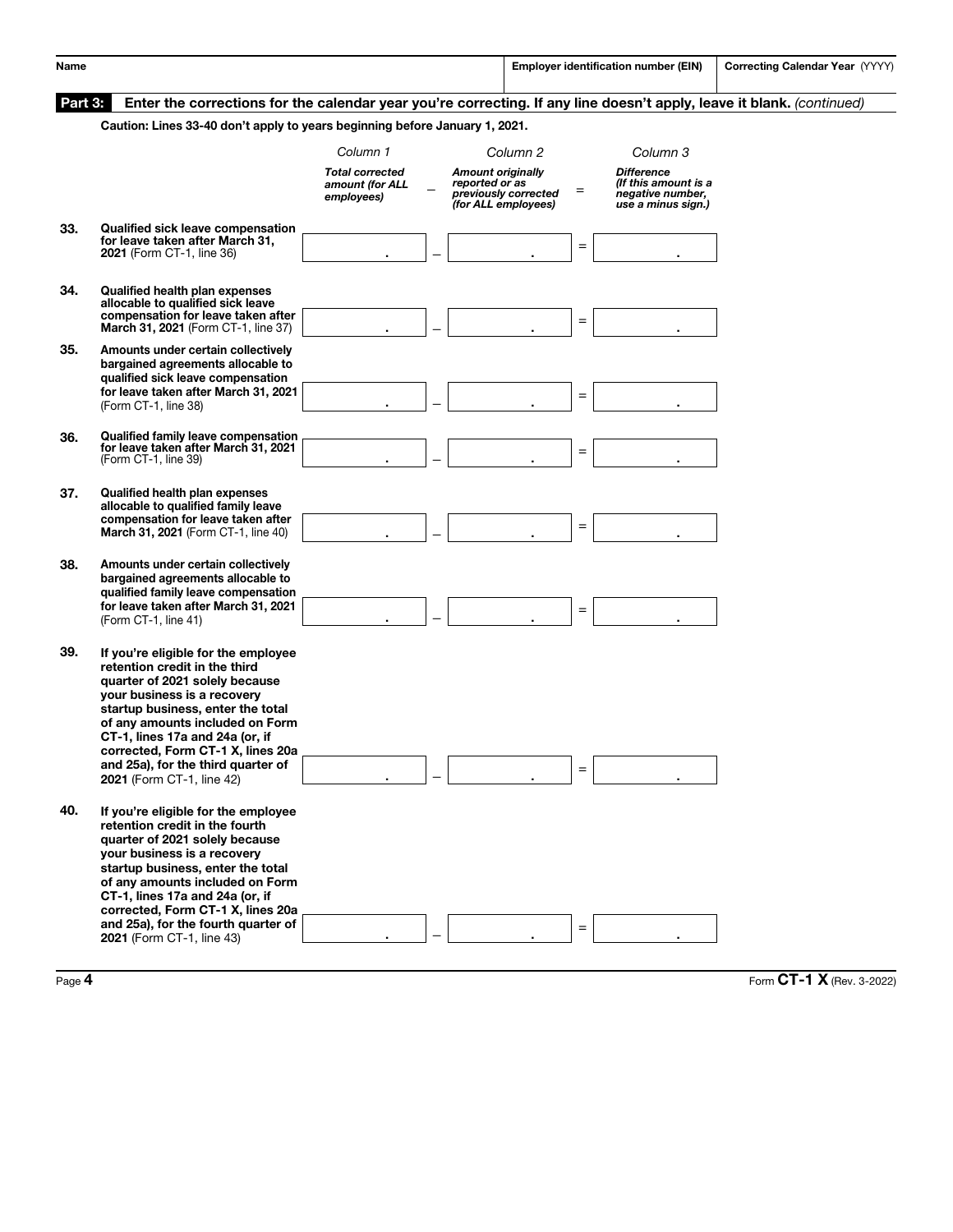| Name                                                                                                          |  |                                                                                                                                                                                                                                                                                                                                                                                                | <b>Employer identification number (EIN)</b> | Correcting Calendar Year (YYYY) |  |  |  |  |  |
|---------------------------------------------------------------------------------------------------------------|--|------------------------------------------------------------------------------------------------------------------------------------------------------------------------------------------------------------------------------------------------------------------------------------------------------------------------------------------------------------------------------------------------|---------------------------------------------|---------------------------------|--|--|--|--|--|
| Part 4:                                                                                                       |  | Explain your corrections for the calendar year you're correcting.                                                                                                                                                                                                                                                                                                                              |                                             |                                 |  |  |  |  |  |
|                                                                                                               |  | 41. Check here if any corrections you entered on a line include both underreported and overreported amounts.                                                                                                                                                                                                                                                                                   |                                             |                                 |  |  |  |  |  |
|                                                                                                               |  | 42. Check here if any corrections involve reclassified workers. Explain on line 43.                                                                                                                                                                                                                                                                                                            |                                             |                                 |  |  |  |  |  |
| You must give us a detailed explanation for how you determined your corrections. See the instructions.<br>43. |  |                                                                                                                                                                                                                                                                                                                                                                                                |                                             |                                 |  |  |  |  |  |
|                                                                                                               |  |                                                                                                                                                                                                                                                                                                                                                                                                |                                             |                                 |  |  |  |  |  |
|                                                                                                               |  |                                                                                                                                                                                                                                                                                                                                                                                                |                                             |                                 |  |  |  |  |  |
|                                                                                                               |  |                                                                                                                                                                                                                                                                                                                                                                                                |                                             |                                 |  |  |  |  |  |
|                                                                                                               |  |                                                                                                                                                                                                                                                                                                                                                                                                |                                             |                                 |  |  |  |  |  |
|                                                                                                               |  |                                                                                                                                                                                                                                                                                                                                                                                                |                                             |                                 |  |  |  |  |  |
|                                                                                                               |  |                                                                                                                                                                                                                                                                                                                                                                                                |                                             |                                 |  |  |  |  |  |
|                                                                                                               |  |                                                                                                                                                                                                                                                                                                                                                                                                |                                             |                                 |  |  |  |  |  |
|                                                                                                               |  |                                                                                                                                                                                                                                                                                                                                                                                                |                                             |                                 |  |  |  |  |  |
|                                                                                                               |  |                                                                                                                                                                                                                                                                                                                                                                                                |                                             |                                 |  |  |  |  |  |
|                                                                                                               |  |                                                                                                                                                                                                                                                                                                                                                                                                |                                             |                                 |  |  |  |  |  |
|                                                                                                               |  |                                                                                                                                                                                                                                                                                                                                                                                                |                                             |                                 |  |  |  |  |  |
|                                                                                                               |  |                                                                                                                                                                                                                                                                                                                                                                                                |                                             |                                 |  |  |  |  |  |
|                                                                                                               |  |                                                                                                                                                                                                                                                                                                                                                                                                |                                             |                                 |  |  |  |  |  |
|                                                                                                               |  |                                                                                                                                                                                                                                                                                                                                                                                                |                                             |                                 |  |  |  |  |  |
|                                                                                                               |  |                                                                                                                                                                                                                                                                                                                                                                                                |                                             |                                 |  |  |  |  |  |
|                                                                                                               |  |                                                                                                                                                                                                                                                                                                                                                                                                |                                             |                                 |  |  |  |  |  |
|                                                                                                               |  |                                                                                                                                                                                                                                                                                                                                                                                                |                                             |                                 |  |  |  |  |  |
|                                                                                                               |  |                                                                                                                                                                                                                                                                                                                                                                                                |                                             |                                 |  |  |  |  |  |
|                                                                                                               |  |                                                                                                                                                                                                                                                                                                                                                                                                |                                             |                                 |  |  |  |  |  |
|                                                                                                               |  |                                                                                                                                                                                                                                                                                                                                                                                                |                                             |                                 |  |  |  |  |  |
| Part 5:                                                                                                       |  | Sign here. You must complete all five pages of this form and sign it.                                                                                                                                                                                                                                                                                                                          |                                             |                                 |  |  |  |  |  |
|                                                                                                               |  | Under penalties of perjury, I declare that I have filed an original Form CT-1 and that I have examined this adjusted return or claim, including any<br>accompanying schedules and statements, and to the best of my knowledge and belief, it is true, correct, and complete. Declaration of preparer (other than<br>taxpayer) is based on all information of which preparer has any knowledge. |                                             |                                 |  |  |  |  |  |

|                                            | tax payer) is based on all linomiation or writer preparer has any Knowledge. |                                      |
|--------------------------------------------|------------------------------------------------------------------------------|--------------------------------------|
| Sign your                                  |                                                                              | Print your<br>name here              |
| name here                                  |                                                                              | Print your<br>title here             |
| Date                                       |                                                                              | Best daytime phone                   |
| <b>Paid Preparer Use Only</b>              |                                                                              | Check if you're self-employed $\Box$ |
| Preparer's name                            |                                                                              | <b>PTIN</b>                          |
| Preparer's signature                       |                                                                              | Date                                 |
| Firm's name (or yours if<br>self-employed) |                                                                              | <b>EIN</b>                           |
| Address                                    |                                                                              | Phone                                |
| City                                       | State                                                                        | ZIP code                             |